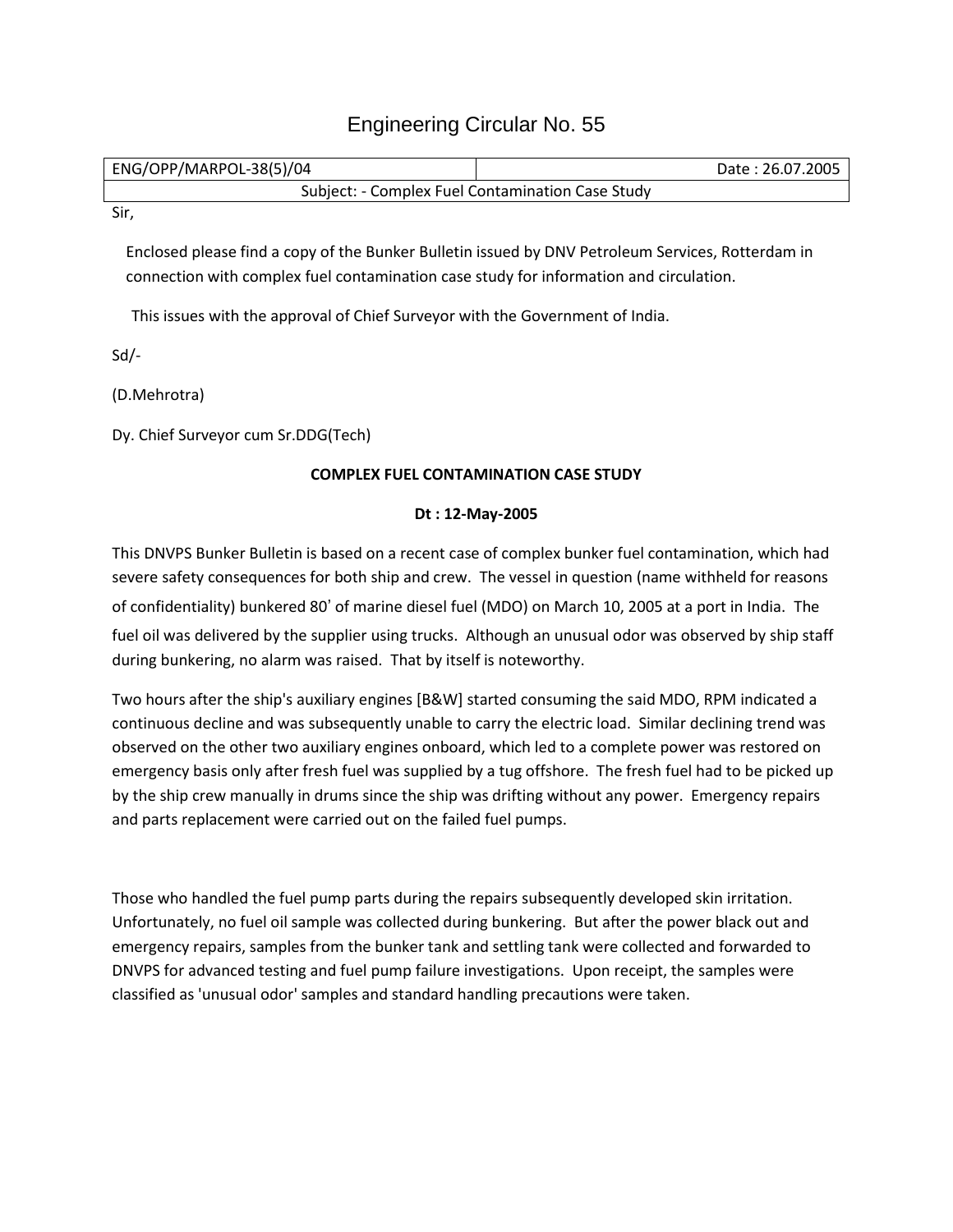The samples were processed through standard tests plus the advanced analytical techniques of Gas Chromatography-Mass Spectrometry (GC-MS) to identify the contaminants. The damaged plunger and barrel along with a new set were forwarded to the DNV material lab for metallurgical investigations.

Detailed analysis using GC-MS showed that the distillate fraction of the samples was contaminated with Dimethyl Sulfide, 3-Chloropropanenitrile and 2-propanol (traces). Dimethyl Sulfide is used as a solvent for wide range of organic and inorganic materials. It is known to be used as a pre-sulfiding agent for catalysts in the refinery and petrochemical manufacturing processes. Dimethyl Sulfide is also a chemical intermediate for a wide range of organic synthesis.

The 3-Chloropropanenitrile is used in pharmaceutical and polymer synthesis. Based on information published by the US Environmental Protection Agency (EPA), when 3-Chloropropanenitrile is heated to above 130'C, it releases hydrogen chloride. When heated to decomposition, it emits highly toxic fumes of chlorine containing compounds and nitrogen oxide.

Dimethyl Sulfide, 3-Chloropropanenitrile and 2-propanol (trances) is regarded as chemical contaminants in fuels as they are not naturally occurring in crude oil. If found in fuels as delivered, these contaminants are in violation of marine fuel standards ISO 8217:1996(E) Clause 4.1 Note 3, which states that: "The fuel should not include any added substance or chemical waste which jeopardizes the safety of ships or adversely affects the performance of the machinery". Therefore, this fuel did not conform to the ISO 8217:1996(E) specification.

A parallel material failure investigation revealed that excessive clearance was observed on the failed fuel pumps as indicated from the plunger and barrel diameter measurements compared to the measurement of the new fuel pump. Visual examination showed discoloration on the plungers and indication of excessive metal wastage on the barrel internal. Scanning Electron Microscopy (SEM) analysis on the plunger revealed that the plunger suffered severe surface attack by corrosive substances. Although the source of the chemical contamination is unknown, this case study reinforces the significance of proper fuel sampling and regular fuel testing as part of an operational routine to safeguard safety of life and ship, and the use of specialized services in the detection of complex contaminants in failure investigations.

Best Regards, Ferry van Eykel Regional Manager